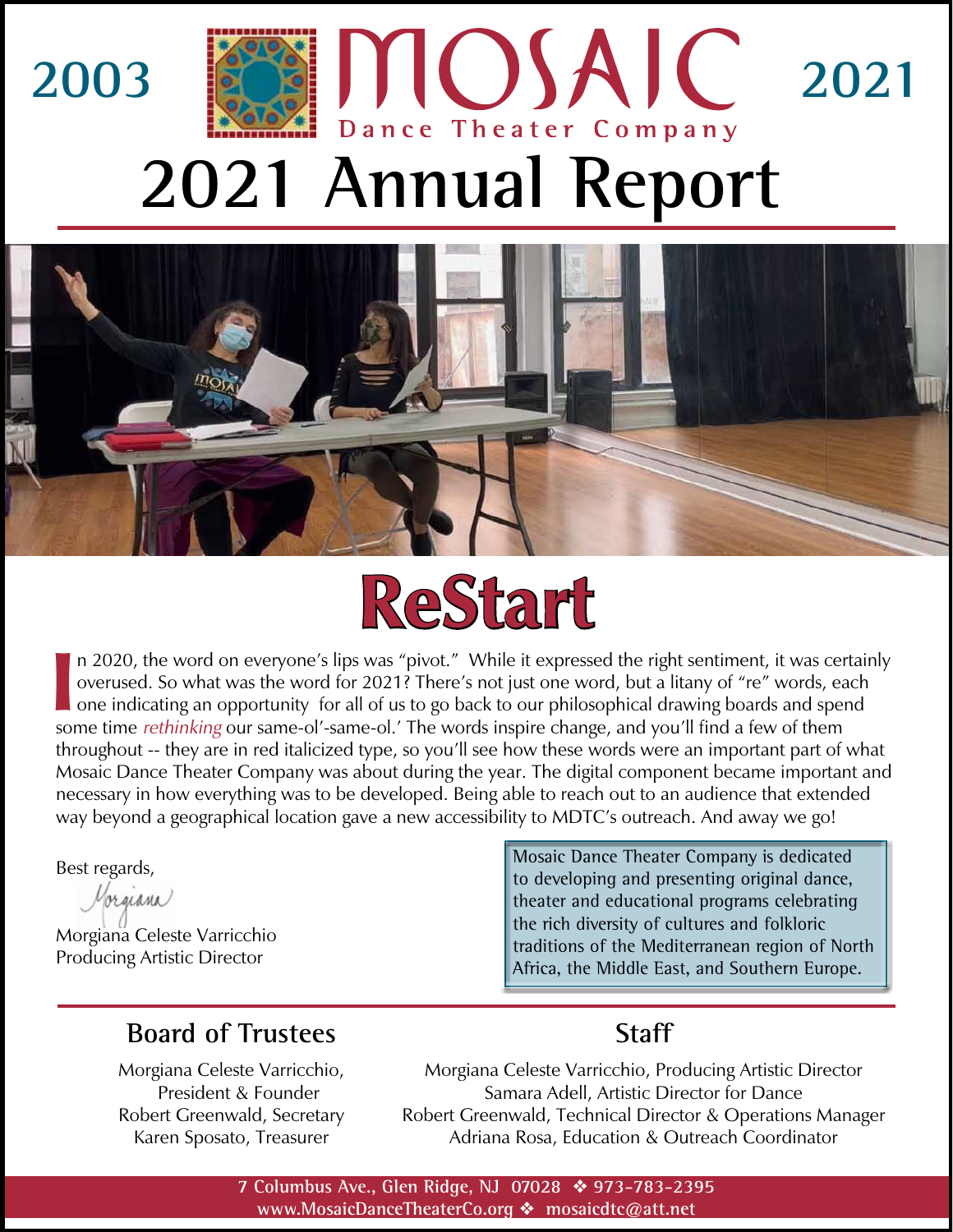### **Income and Expense Results for YE 12-31-21 ReInvest** Income 2021 (\$28,060.29) Expense 2021 (\$20,732.93)



The many phrases used to describe 2021, "business as usual" was not among them. Was 2021<br>to be "just like 2020, but with bangs?" Well, yes and no. Conferences and classrooms were still<br>Zoom screens. Performing arts venues to be "just like 2020, but with bangs?" Well, yes and no. Conferences and classrooms were still Zoom screens. Performing arts venues began tentative *reopenings*, but audience numbers were way down. For MDTC, here's a quick recap of how 2021 compares to 2020. Total income was about 15% higher than 2020 results, unrestricted contributions growing by about 8%. A special project grant from NewMusic USA more than doubled 2020 grant income. On the expense side, total expenditures were about 10% higher than in 2020, with General & Administrative expenses tracking about the same, marketing expenses just about doubling with the expense of a new website design (see below) and production expenses showing about 60% higher than 2020 — a sure sign that things were restarting. **T**he pie charts above represent cash dollars spent, and dollars received. However, the total operating budget should be boosted by roughly \$60,000 — the value of the in-kind contributions made by MDTC's staff and guest artists, based upon US Department of Labor Statistics. To everyone who has helped MDTC *rebound*, we express our sincerest thanks. You are truly the best.

# **RLAUMCH**<br>Charified even more the necessity



**Screen shot of home page: <https://www.MosaicDanceTheaterCo.org/>** 2021 clarified even more the necessity<br>of being able to access everyone<br>and everything on our "devices." of being able to access everyone and everything on our "devices." The year also made it doubly clear that everything available through our computers, smart phones, tablets, smart TVs, smart watches, etc., needed to be not only accessible, but also hi-definition, hi-resolution, and quick loading. And, though MDTC's website at the start of 2021 was certainly functional, it needed refreshing.

fter several in-depth consultations early in the<br>new year, award-winning graphic designer Ma<br>Goody began work on the *redesign* in January<br>equipped with dozens of exquisite production photo new year, award-winning graphic designer Margo Goody began work on the *redesign* in January, equipped with dozens of exquisite production photos of the Company by photographer extraordinaire Gary Heller. Along with a new design came new technology (of course!), enabling a responsive website, viewable on the device of your choice. The new site went live in April. If you haven't had a chance to explore, click on the hyperlink at the left, and enjoy the journey.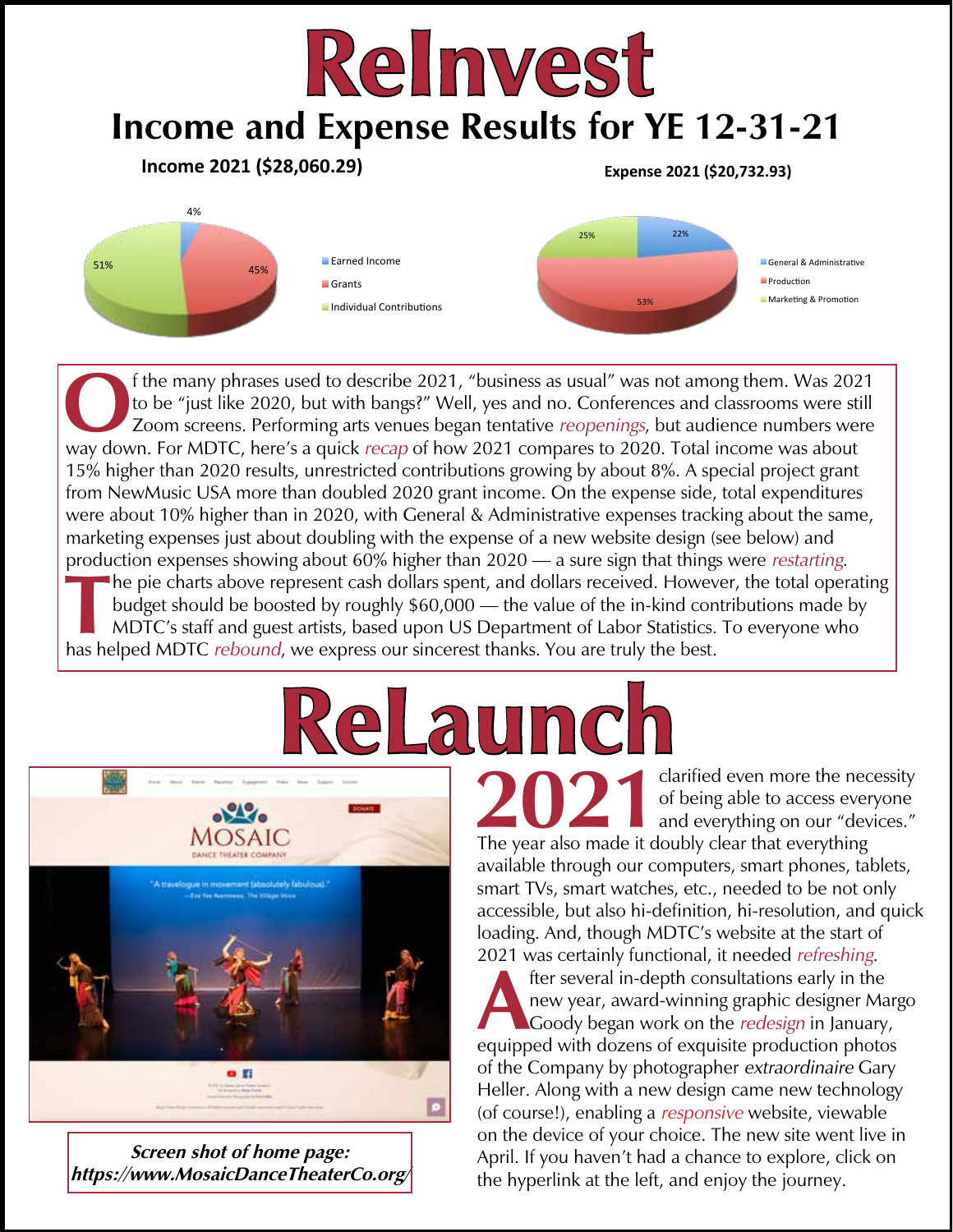## **ReVitalize**



The dance and folklore of the Mediterrane<br>region, a monthly online mini-documental<br>series Mosaic: A World in Motion begun in 202 the dance and folklore of the Mediterranean region, a monthly online mini-documentary series, Mosaic: A World in Motion, begun in 2020, continued in 2021 through a generous grant from the Essex CountyDepartment of Cultural Affairs. The team (Morgiana Celeste Varricchio, Samara Adell, Adriana Rosa, Bob Greenwald), along with special guests, presented a diverse season of programming offered at no charge, that included history, geography, culture, and, of course, dance. Each episode featured theatrical performances by the Mosaic company from our video archives, and emphasized a recommittment to our mission and artistic vision. The borderless aspect of this series brought viewers from all parts of the US, and from countries around the globe, such as Egypt, Italy, Ireland, the UK, India, and Germany, to name just a few. Enthusiastic audience members returned each month to view, and in turn became generous donors.

### **ReEnter**

s the gears of *World in Motion* were turning,<br>keeping MDTC busy as we *refocused* our ene<br>into creating monrhly TV shows, more familia<br>opportunities began to *reappear*: the Harrisburg (PA keeping MDTC busy as we *refocused* our energies into creating monrhly TV shows, more familiar opportunities began to reappear: the Harrisburg (PA) Area Community Colleges group invited us to present a virtual celebration of Arabic Heritage Month (April); the Bloomfield (NJ) Center Alliance engaged us to be the first dance performance as part of their "Dining Under the Stars" summertime outdoor event with local restaurants.

**Good news for new projects came with early-<br>summer notifications of two project grant av<br>one from New Music USA, to commission M<br>Maurice Chedid to compose an original score for a** summer notifications of two project grant awards: one from New Music USA,to commission Maestro Maurice Chedid to compose an original score for a new evening-length story dance; the other, from Dance New Jersey to provide funds for rehearsal time to develop a new project to add to our arts-in-education programs.

**T**hanksgiving brought us more good news, with a generous grant award from the Essex County Division of Cultural Affairs, for the Company's May 2022 production of Troy: Women & War, celebrating a return to the stage with our first in-person production since December 2019.



**Arabian Gypsy** from World in Motion: Flamenco Connections (Click on image to watch the video)



 **Dining (and dancing!) Under the Stars** Bloomfield, NJ (Click on image to watch the video)